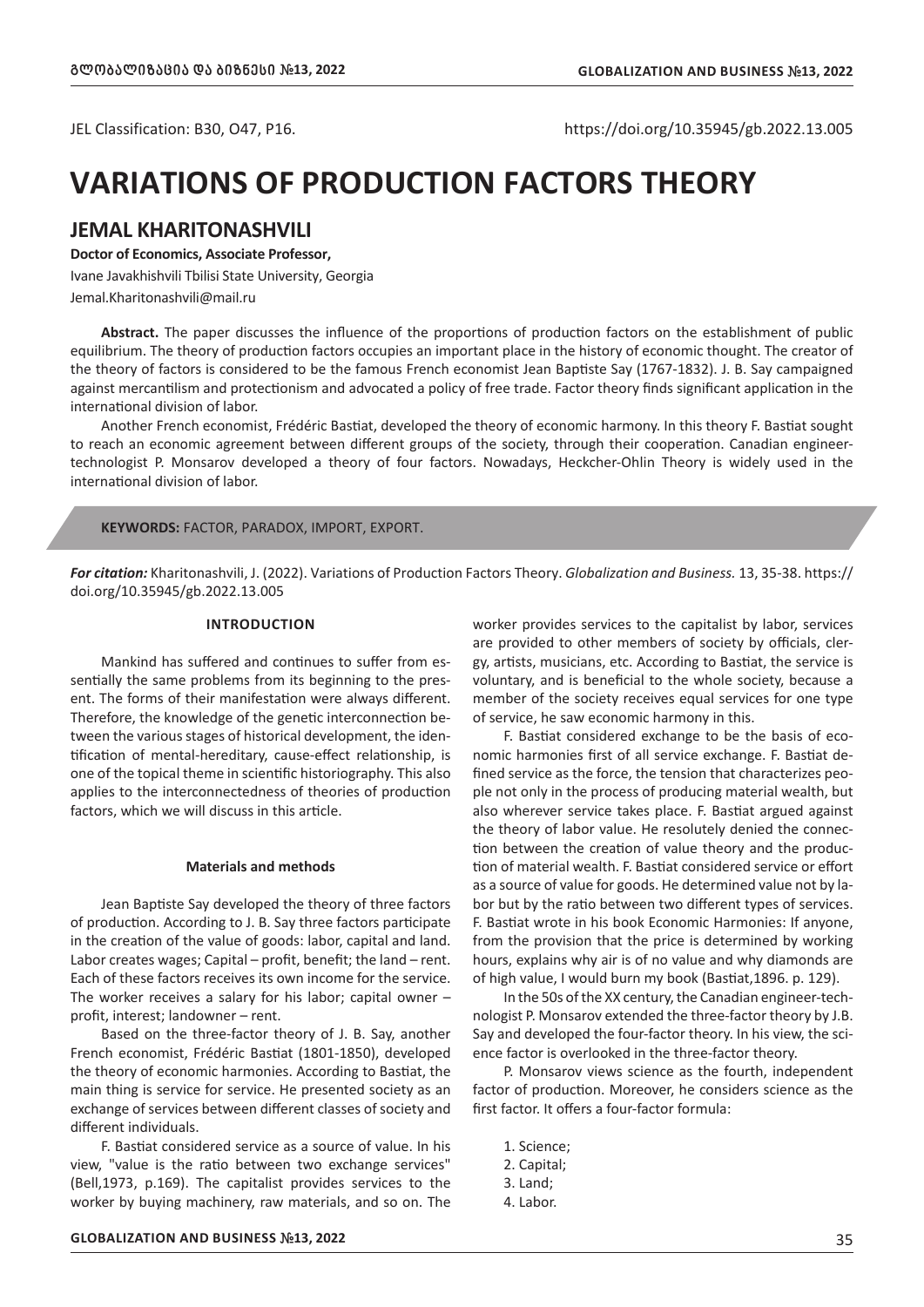However, the development of science and technology plays a crucial role.

P. Monsarov believes that technical progress leads to simultaneous increases in wages and profits. He believes that on the basis of the fourth, the main factor of production - the development of science, incomes will be equalized, deproletarization will take place and a middle class will emerge (Chavchavadze, 1987, pp.283-284).

The theory of factors of production is still widely used today. A fifth factor was added to it - entrepreneurial habits.

Heckscher-Ohlin's theory is spreading in the modern period. It is widely used in the international division of labor.

Heckscher-Ohlin's theory was developed by two Swedish economists, Eli Heckscher and Bertil Ohlin. This theory clearly indicates the interaction that is manifested between the proportion of access to different factors of production in different countries and the proportion of the use of factors in the production of different goods. It is also called the theory of the ratio of factors (Chanukvadze, 1969, 84). Heckcher-Olin Theorem: A country exports goods in which its surplus factor is used extensively (Chanukvadze, 1969, 85), while importing goods produced by a meager factor. There are also some deviations from this formula.

Specifically, it turned out that the capital-saturated US, which, according to Heckscher-Ohlin's theory, should export capital-intensive goods and import labor-saturated ones. In practice it is on the contrary. They exported labor-intensive goods and imported capital-intensive goods.

In the 1950s of the 20th century, a study by Vasil Leontiev, an American economist of Russian descent, showed that in 1947, the United States, which was considered a capital-intensive country, exported labor-intensive rather than capital-intensive products, although according to Heckscher-Ohlin, the result should have been the opposite. It turned out that capital in the US was not the most redundant factor in the post-World War II period. More than that is cultivated land and technical staff. Here Heckscher-Ohlin's theory was proved: the US turned out to be a net exporter of goods, in the production of which these factors are used extensively.

The paradoxical results obtained by V. Leontiev worried both him and other economists. It turned out that in 1947 the US sold labor-intensive goods to other countries in exchange for capital-intensive goods. The basic parameter was only 0.77. According to Heckscher-Ohlin's theory, it should have been higher than 1.

Numerous studies have shown that two main conclusions have been reached: The understanding of the availability of factors and the intensity of their use has been significantly improved. The first rejected Heckscher-Ohlin's theory. The other supported him. Despite the differences in calculation techniques, all studies have largely confirmed the existence of Leontiev's paradox in the United States between World War II and the early 1970s (Krugman et al., 2017).

Subsequent studies have shown that capital is by no means the most redundant factor in production in the United States. The first place belongs to the cultivated land and the scientific-technical staff. The US is a net exporter of goods that makes extensive use of these factors in full compliance with Heckscher-Ohlin's theory. However, calculations for 27 countries in 1987 showed that trade in 30 out of 100 countries went in the opposite direction to Heckscher-Ohlin's theory (Krugman et al., 2017).

This is in general. The Americans will look after American business. Let's think about our case! How does our economics fit into Heckscher-Ohlin's theory?

In today's world, some countries that have surplus raw materials go through the international distribution of labor as a raw material factor. For example, Azerbaijan mainly exports crude oil and gas.

Georgia has a relatively surplus factor - labor resources. Comparative is because there is no longer an appropriate production base here and therefore labor resources are flowing into emigration.

The risk of remaining unemployed in a structural transformation society is high. So there is an incentive for self-insurance and one or two people from the family go abroad to work.

Economic globalization, which creates a mobile population in developing countries, plays an important role. Even in highly developed countries there is a demand for services. Migration processes are also generated by politics and hostilities, which in turn create an influx of refugees. The workforce goes to where wages are high. However, the demand in the labor market of developed countries is for non-prestigious, dirty, harmful, hard work, which is avoided by the local population (Google, Leontiev's Paradox, 8-9).

The solution is to create jobs. The government promises to create tens of thousands of jobs; this is good. It would be better for the business to create jobs as well. There is a Georgian proverb: "If the mountain does not go to Amirani, Amirani must go to the mountain".

Returnees from abroad have some experience in doing business. I do not think they have accumulated enough money and capital to set up large enterprises, but they can create small and medium-sized enterprises. For reference, in the "prehistoric era", i.e. during the developed socialism, there were 700 large enterprises in Georgia, small and medium-sized.

It is also interesting to revive the previous, local experience of entrepreneurship. Our society does not come straight from the jungle. In Kakheti, there is even a shortage of labor force for agricultural work, especially seasonal, if not unemployment. Viticulture, fruit growing, horticulture are developing. For example, during the vine grafting season, a worker is paid 70-80 GEL for 7 hours of work per day. In 2021, they were paid 55 GEL per day for picking grapes and peaches. In the vintage, the brigade was brought from Tsnori in Gurjaani to pick grapes. The products they produce, wine, peaches, watermelons, fresh and seed potatoes are quite expensive and occupy an important place in the export segment of the country.

Warning signals are heard from the government in the direction of industrial revival and development. For example, the composite parts of an aircraft made at the Tbilisi Aviation Plant are supplied to American Boeing aircraft. The energy sector is developing. According to the Minister of Economy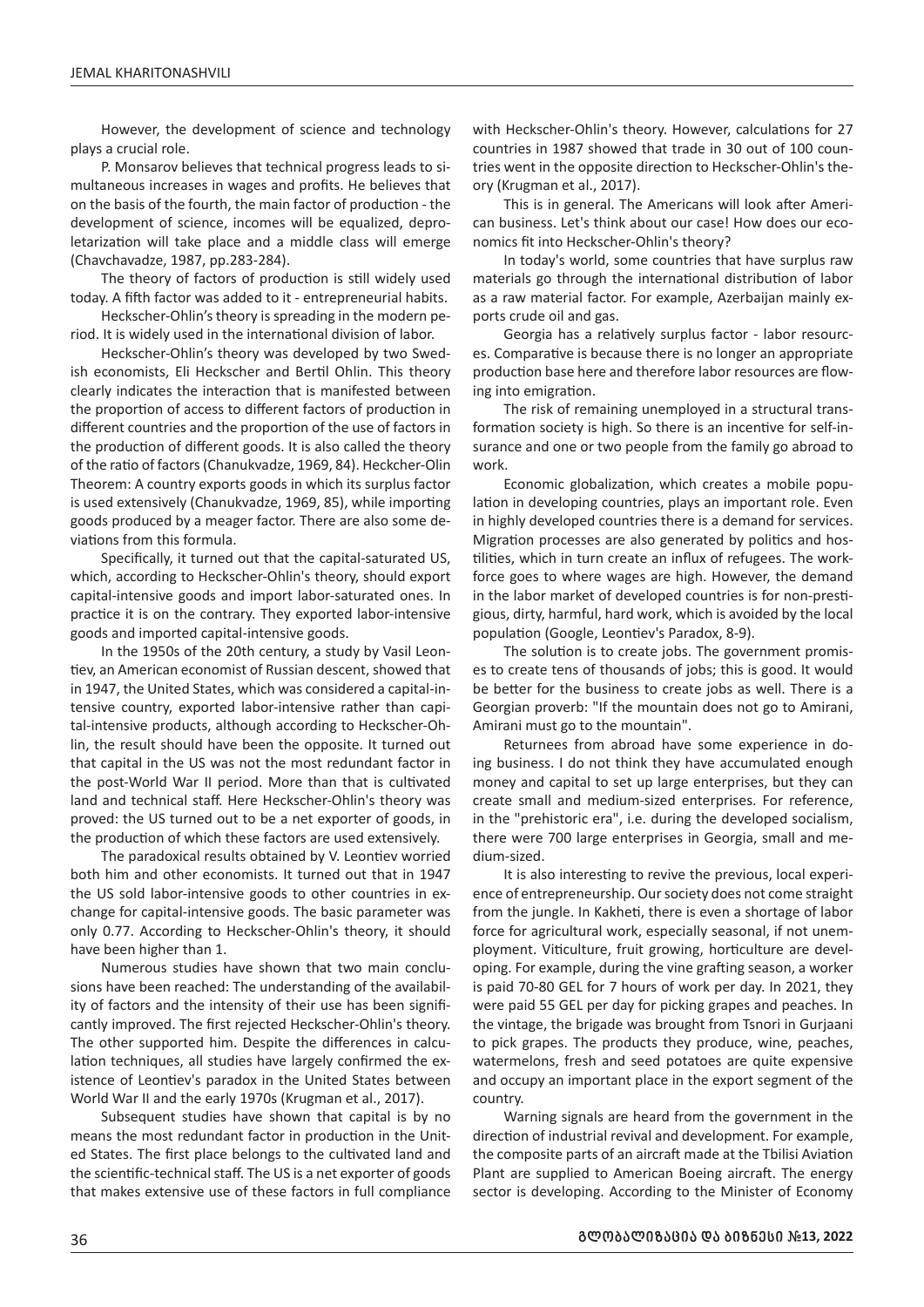and Sustainable Development of Georgia Levan Davitashvili, if investors are interested in the production of electric batteries in Georgia, they will have maximum support. Priority will be given to the Ministry of Economy for industrial investments that can employ quite a number of people and produce a product (Google, Leontiev's Paradox).

This is a new approach and is welcome, as until now the priority field was agriculture. For the last 30 years, all hopes have been based on foreign investment. Investments were mainly used for infrastructure.

For reference, there is a Ministry of Economy and Industry in Israel. By the way, the Israeli Minister of Economy and Industry invested \$ 50 million in 2017 to make the above-mentioned composite parts when he arrived in Georgia to participate in a cultural event marking the 70th anniversary of Israel's founding.

Since we have touched upon the issue of industry, it must also be said that if industry is not restored in Georgia, the country will be in a "world rural state." "Price scissors" operate on the world market. Industrial goods are sold at a monopoly high price, while agricultural goods and resources are sold at a monopoly low price. The difference is made by the maximum profits that industrially developed countries meet.

The resources also include labor resources, which flow from Georgia in the context of the Heckscher-Ohlin theory as a surplus and cheap factor. With this labor resource it is possible to produce labor-intensive and resource-intensive goods and export them abroad. This will help increase the trade balance, raise the exchange rate and increase overall prosperity.

Today we do not have access to the formula established 5 centuries ago – "Achieving an active trade balance with excessive exports". A more effective formula was developed about a century ago: "Withdrawal of capital takes precedence over withdrawal of goods."

According to the great Georgian public figure, scientist, publicist, brilliant writer and poet Ilia Chavchavadze, tireless work, hardworking people and the fair, correct use of the wealth created by them could put a troubled Georgia on its feet. In order to build a society that is economically viable, I. Chavchavadze recognized the principle of compulsory labor for everyone.

According to I. Chavchavadze, every person, no matter what rank and quality he was, should look for and see the true object of his life in labor and hard work. I. Chavchavadze believed that the improvement of economic life, the regulation of economic relations between the various classes, the growth of the country's wealth, and the abundance of wealth were of primary importance for the advancement of the Georgian nation. It is therefore superfluous to talk about the serious development of culture and the growth of the spiritual wealth of the people. As one of the just and inexhaustible sources of strengthening and enriching the nation, I. Chavchavadze considered economic production (Chavchavadze, 1987, 19).

I. Chavchavadze expressed great sorrow because the development of our industry was following in the footsteps of a turtle.

With regard to industry, we can add that in the above-mentioned "prehistoric era" in Georgia functioned: the Ministry of Industry; the Ministry of Local Industry; the Ministry of Light Industry; the Ministry of Food Industry; the Ministry of Meat and Dairy Industry; the Ministry of Fish Industry; the Ministry of Pharmaceutical Industry, etc. These structures were abolished on the grounds of rationalization. It was considered that many people worked in them! Society is for people and in a pluralistic society the more people will be employed, the more productive there will be. There will be no more overpopulation. Many people mean many scientists, many engineers, many workers (Mankiw, 2008, 538). With their proper implementation, many economic problems in the society can be solved by increasing productivity. China, for example, employs about 800 million people. China ranks second in the world in terms of GDP, after the United States, and according to the forecast, it will soon overtake it.

Such an approach is not only an expression of humanism, but also an increase in jobs and incomes, which will expand the domestic and foreign markets and will also facilitate the sale of goods produced by the expulsion of the "invisible hand" (private interests). The latter is a precondition for crisis prevention, which will be followed by poverty alleviation, reduction of crime and improvement of the quality of civilization.

#### **REFERENCES:**

Bastiat, F. (1896). Economic Harmonies. (In Russian)

Bell, D. (1973). The coming of post-industrial society. A venture in social forecasting. New York.

Chanukvadze, G. (1969). Critique of bourgeois political economy, part. IV, Tbilisi;

Chavchavadze, I. (1987). Equality of ranks. Selected works in five volumes, 5. Tbilisi;

Dieter, W. N. (1969). pluralis she Gesellscha, Hannover.

Erhard, L. (1962), Deutsche Wirstscha spoli k. Der Weg der sozialen Marktwirtcha, dusseldorf – Wien, Econ, Frankfurt.

Erhard, L. (1965) Die Formiete Gesellscha. Gesellscha spoli sche Komentare.

Erhard, L. (1965). Eine Gesellscha des Dynamischen Ausgleichs, - Bulleten des Presse – und Informnacionsametzes, Bonn, 10 Aprel. Erhard, L. (1965). Program fur Deutschlsnd, Referat auf dem 13 Bundesparleitag der CDU, 31 Marz, 1965, Geselshafspoli sche Komentare.